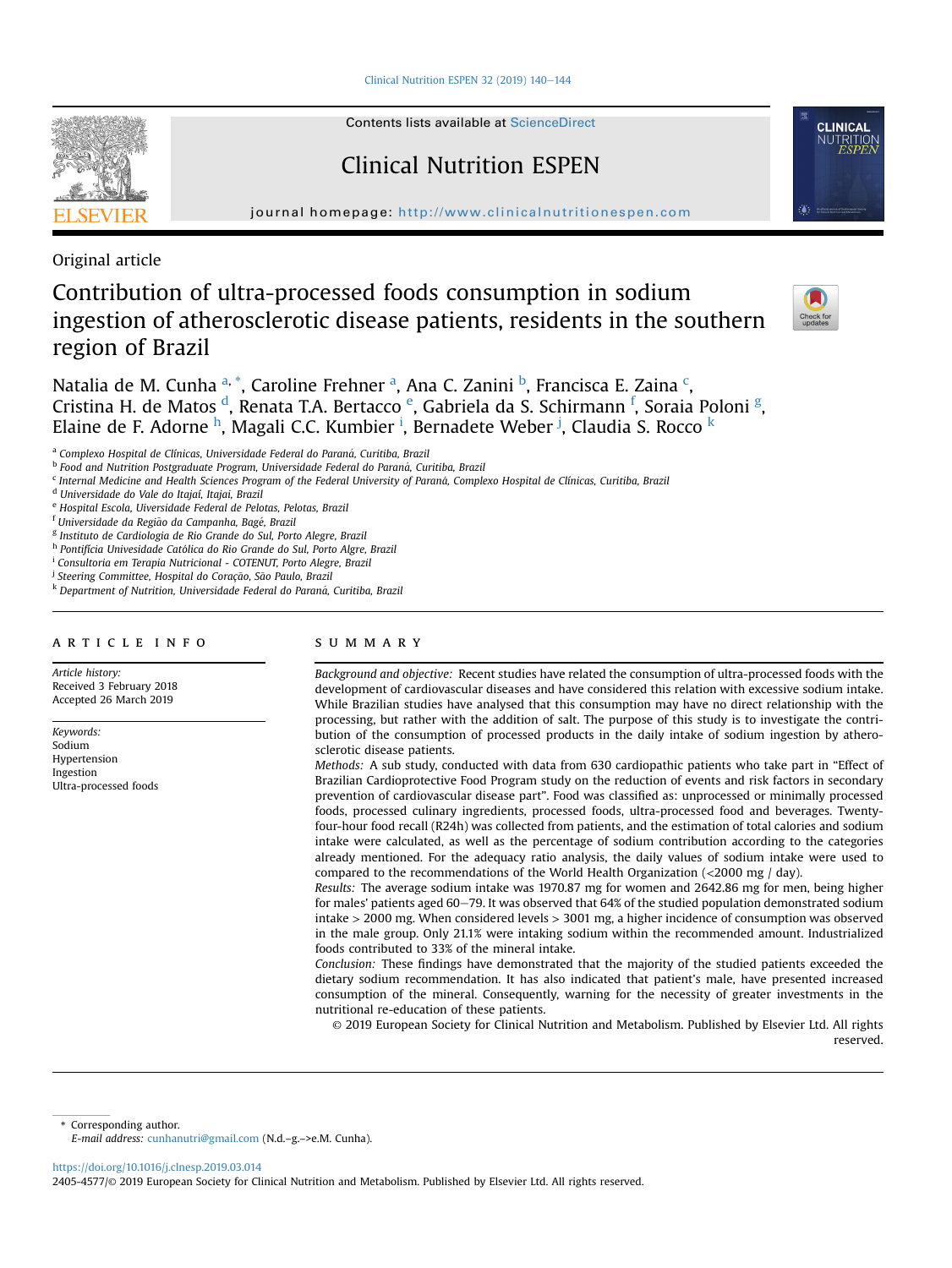## 1. Introduction

For years salt has been known and appreciated by the population and, throughout history, has been seen as precious. Its main source is sodium chloride  $-$  NaCl (table salt), of which sodium constitutes 40% of the weight. It can be found intrinsically, being predominantly present in foods of animal origin, or extrinsic, by means of the addition of common salt and industrial treatment  $[1-3]$  $[1-3]$ . Agreeing with the Centers for Disease Control and Prevention (CDC) [\[4\]](#page-3-0), over 40% of daily sodium intake comes from major sources such as breads, processed and cured meats, sandwiches, pizza, ready-made soups, cheese, snacks, indicating the possibility of its intaking to be related to the increase in the consumption of ultra-processed foods [\[5,6\]](#page-3-0).

The recommendation of daily sodium intake for American population was established by the Guidelines for Americans [\[6\]](#page-3-0) and corresponds to less than 2300 mg/day. For the Brazilian population, WHO [\[7\]](#page-3-0) recommended the intake were below 2000 mg/day, equivalent to 5 g of salt/day, being 3 g extrinsic and 2 g intrinsic [\[8\].](#page-3-0)

According to the VII Brazilian Hypertension Guideline (2016), the excessive sodium intake has been related to increased pressure levels, cardiovascular and renal events [\[9\].](#page-3-0) Therefore, excessive consumption of sodium can lead to health damage, associated with stroke, ventricular hypertrophy due to elevated cardiac output and renal diseases [\[10,11\].](#page-3-0)

The Brazilian Food Guide [\[12\]](#page-3-0) classifies food in four categories according to the extent of processing. Since this definition is still recent, there are few studies which investigate the association between ultra-processed foods consumption and morbidity and mortality. Brazilian studies have related the consumption of these foods with the development of metabolic syndrome, as well as the presence of obesity among other comorbidities [\[5,13,14\].](#page-3-0)

Taking into account the possibility of increased sodium intake due to the presence of processed products, the necessity of evaluating the contribution of the these foods consumption in the daily sodium intake was stated to patients with evidence of manifested atherosclerotic disease, attended at an outpatient care, volunteers in the "Effect of Brazilian Cardioprotective Food Program research, in the Southern Region of Brazil" [\[15\]](#page-3-0), which was designed for people with risk factors or cardiovascular events who suffered acute myocardial infarction, stroke or peripheral vascular disease, not including congestive heart failure and arrhythmias. The guidelines are based on three food groups, according to the colors of the Brazilian flag, and only unprocessed and minimally processed foods are considered. Consumption should be based on the proportion of each color, representing energy density, saturated fat, cholesterol and sodium density. Green group should be the basis of the feed, yellow consumption moderate and blue consumed in smaller quantity. Ultra-processed foods are excluded from the diet and classified into the red group [\[16\].](#page-3-0)

## 2. Material and methods

An observational, retrospective and cross-sectional substudy, conducted with data from cardiopathic patients who take in "Effect of Brazilian Cardioprotective Food Program study on the reduction of events and risk factors in secondary prevention for cardiovascular disease: A Randomized Clinical Assay" [\[15\]](#page-3-0) coordinated by the Heart Hospital (São Paulo, Brazil), in partnership with the Ministry of Health, based on the Support Program to Institutional Development of the Unified Health System, during five years (2013–2017). Participants signed the Free and Informed Consent Term and the study was approved by the Research Ethics Committee of the referred institution, under the number 312,262. The sampling was composed of patients from eleven collaborating centers in the South region (Rio Grande do Sul, Santa Catarina and Paraná). Preferably baseline data were used, and in its absence, data from medical appointment of the last 15 days were used.

The sampling size was composed of 633 individuals. Three outliers were identified in the data set, using Grubbs Test, 1% level of significance was considered [\[17\]](#page-3-0). The data was submitted to a normality test, and 630 adult patients, 45 years old or older, of both sexes and presenting evidence of atherosclerotic disease (coronary artery disease, cerebrovascular disease or peripheral arterial disease) remained in the sampling.

Exclusion criteria were: psychiatric or neurocognitive condition that prevented from obtaining reliable clinical data; life expectancy less than 6 months (metastatic neoplasia or other factor defined by the criteria of the study researches, for example); pregnancy or lactation; diagnosis of hepatic failure with previous history of encephalopathy or generalized edema; diagnosis of renal failure with dialysis indication; diagnosis of congestive heart failure; organ transplantation; gastroplasty; use of a wheelchair or difficulty in oral feeding.

The food intake evaluation was performed using the Nutiquanti® diet analysis software, which database is Brazilian Food Composition Table  $[18]$ . A photo album with portion sizes of the standardized foods was prepared by the core research coordinating center and provided to participants as a guide to the 24-h food recall (R24h) recording.

Foods were grouped according to the extent of processing, and the classification elaborated by the Epidemiological Research in Nutrition and Health Center, University of São Paulo, published in the magazine World Nutrition [\[19\]](#page-3-0), known as "NOVA". This system categorizes foods into four groups: unprocessed or minimally processed foods, processed culinary ingredients, processed foods, ultra-processed food and beverages.

From the R24h the foods were classified into four groups according to NOVA and the estimated total of calories and sodium intake (intrinsic and extrinsic), as well as the percentage of sodium contribution were quantified according to categories. To analyze the adequacy ratio, the sodium values ingested per day were compared to the WHO recommendation [\[7\].](#page-3-0)

Intake variability was calculated considering the repetition of the R24h on a subsample of the population using simple, proportional and without replacement random subsampling technique. Thus, starting from the total sample, the estimation of its sample standard deviation was done using 5% of significance level and standard error of  $E = 2$  and the reference calculation, described by Miot [\[20\]](#page-3-0), was applied in order to estimate the sample size, for description description of quantitative variables, assuming infinite population.

Then, the random function (which returns a random number between zero and one) of Excel 2016® software, was used to select the sample elements randomly and proportionally according to the age range (<60, 60–79,  $\geq 80$  years old).

The prevalence of inadequacy was estimated according to the age range ( $\lt$  60, 60–79,  $\geq$  80 years old) and according to the WHO recommendation of sodium intake (<2000 mg/day), as proposed by the Institute of Medicine (IOM) from The United States, using ANOVA variance analysis along with a classification factor.

To perform normality tests, categorization of parametric and non-parametric variables, descriptive analysis, and averages comparison tests, the Statistical Package for Social Sciences (SPSS) software version 22.0 was applied. Parametric variables analyzed by descriptive statistics were represented by average and standard deviation, while non-parametric variables were represented by median, minimum and maximum values. T-test for independent samples and the Mann-Whitney test were applied to compare the averages and medians of the three periods, with significance level of  $p < 0.05$ .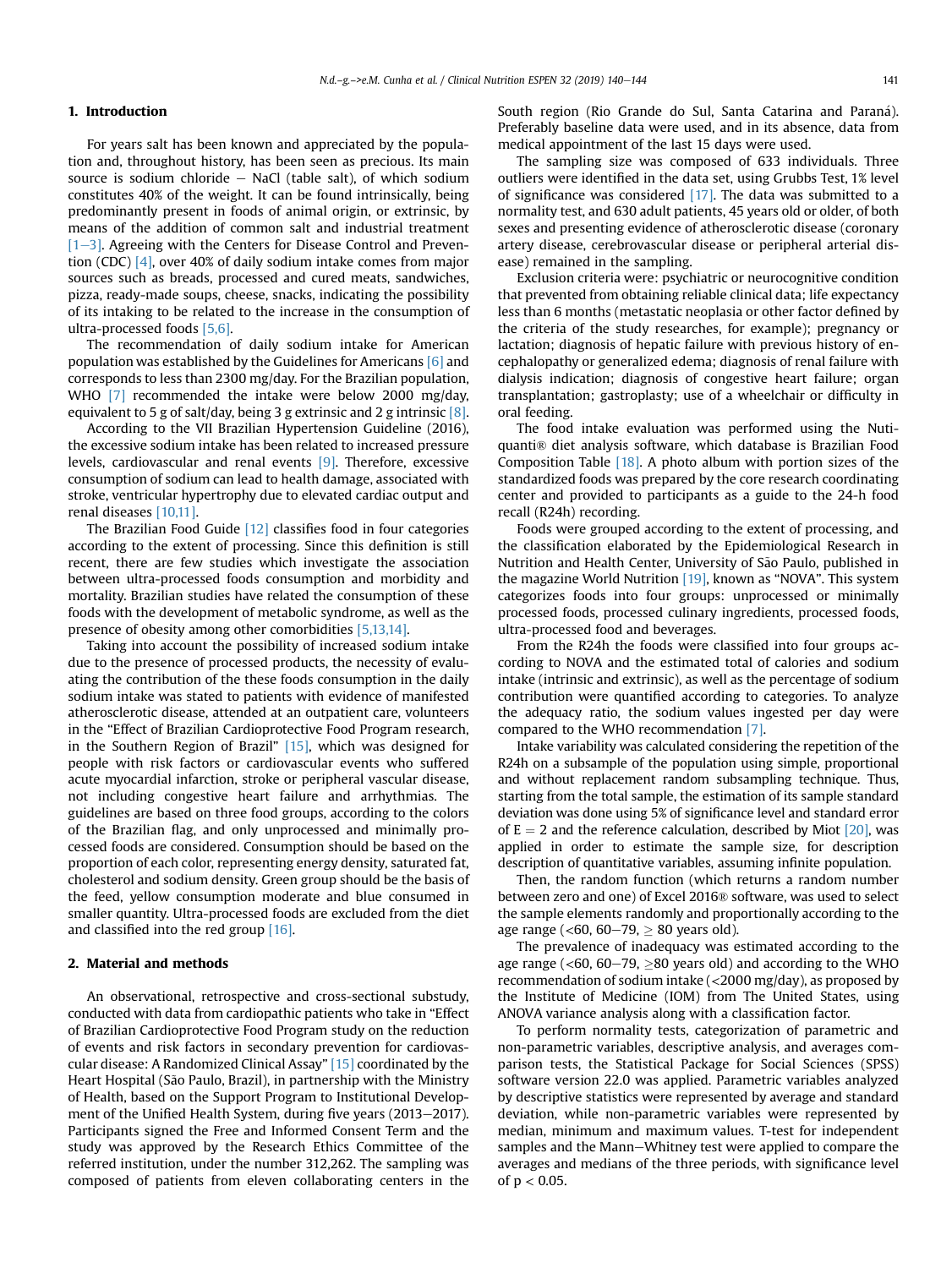#### Table 1

3. Results

Estimates of sodium (mg) consumption of patients with heart disease in southern Brazil, according to sex and age group.

| Age group                          | Female                                                                                                      | Male                                                                                                   | P Value*                         |
|------------------------------------|-------------------------------------------------------------------------------------------------------------|--------------------------------------------------------------------------------------------------------|----------------------------------|
|                                    | (mg)                                                                                                        | (mg)                                                                                                   |                                  |
| < 60<br>$60 - 79$<br>> 80<br>Total | 2331,82 (560,85-7262,91)<br>1867,55 (290,17-5956,56)<br>1484,1 (304,56-4346,13)<br>1970,87 (290,17-7262,91) | 2711,1 (799,70-7959,23)<br>2609,28 (550,24-8248,19)<br>$2332.67 + 1067.16$<br>2642,86 (550,24-8248,19) | 0.086<br>$0^*$<br>0.081<br>$0^*$ |

NOTE: \* significant difference by Kruskal Wallis test or Mann Whitney p value < 0.05.

Values expressed as median (minimum-maximum value) or Mean  $\pm$  Standard Deviation. Descriptive statistics (SPSS software).



Fig. 1. Contribution of processed products in the sodium intake of cardiopathy patients in southern Brazil. Curitiba, PR, Brazil, 2017.

From the 630 patients analyzed, 59.1% ( $n = 372$ ) were males and 40.9% (n = 258) females, being 23.6% (n = 149) less than 60 years old, 70% (n = 441) between 60 and 79 years old, and 6.4% (n = 40) 80 or more years old. Regarding total sodium intake, the patients' intake varied from  $1970.87$  mg  $(290.17 \text{ mg} - 7262.91 \text{ mg})$  to  $2642.86$  mg (550.24 mg-8248.19 mg) among women and men respectively, being significantly different between them ( $p < 0.05$ ). Males consumption was also higher when compared to  $60-79$ years old females patients ( $p < 0.05$ ). The highest prevalence of consumption occurred among the group in age equal to or less than 60 years old, regardless of sex, with an intake higher than the recommended value (Table 1).

In general, it is noticed that the majority of the patients (64%) had the sodium intake higher than expected (2000 mg). The frequency of sodium intake equal or below 2000 mg, which is recommended, was  $21.1\%$  (n = 133) for women and 15.3% (n = 96) for men ( $p < 0.05$ ). There was similarity between the groups whose estimate of sodium intake was between 2001 and 3000 mg  $(p > 0.05)$ . A higher incidence of sodium consumption in the male population when compared to the female one, taking into account levels between 3001-4000 mg (Table 2).

As for the contribution of food consumption to the sodium intake of studied patients, according to the degree of processing, the influence was 67, 12 and 21% of unprocessed or minimally processed, processed and ultra-processed foods, respectively. When analyzed statistically, the groups presented a strong level of significance ( $p < 0.05$ ) (Fig. 1).

Based on the value of sodium intake adjusted by intrapersonal variability, presented in Table 2, a prevalent inadequacy, in the studied population, was observed among groups stratified by age  $\approx$  (<60 years, 60–79 years and <80 years), that is, sodium intake over 2000 mg/day, 99, 92, and 52% concomitantly.

# 4. Discussion

It is possible to observe, in the majority of the patients studied, that the dietary sodium recommendation for healthy population is

Table 2 Sodium intake (mg) according to the daily amount and by sex.

| Sodium (mg)   | Female $\%$ (n) | Male $\%$ (n)   | Total $\%$ (n) |
|---------------|-----------------|-----------------|----------------|
| $<$ 2000      | 21,1 (133)      | $15,3(96)^*$    | 36,4 (229)     |
| $2001 - 3000$ | 11,7(74)        | $22(138)^{ns}$  | 33,7 (212)     |
| $3001 - 4000$ | 4(25)           | $12,8(81)$ *    | 16,8 (106)     |
| $4001 - 5000$ | 2,5(16)         | 4,5 $(28)^{ns}$ | 7(44)          |
| >5000         | 1,5(10)         | $4.6(29)^{ns}$  | 6,1(39)        |

Abbreviations: ns: not significant by Kruskal Wallis or Mann Whitney test ( $p < 0.05$ ) NOTE: \* level of significance p value by Kruskal Wallis test or Mann Whitney test  $(<0.05)$ .

exceeded. The results also indicated that patients under 60 years old, for both sexes, and the male population, of all age, presented increased consumption of the mineral. Similar data were found in literature, observing that 89% of Americans had sodium intake higher than the established, and the higher proportion of inadequacy have been for adult males [\[21\].](#page-3-0) Authors indicated that male patients have presented higher intakes when compared to female ones. In addition, they verified a decrease in consumption among the elderly population in both sexes [\[22\].](#page-3-0)

A decrease in sodium consumption was detected, as age increases, which may be associated with physiological changes taking place in senescence process, such as esophageal peristaltic reduction, anatomic gastric alteration, olfactory and taste modification, contributing to early satiety [\[23\].](#page-3-0) Boyce and Shone, 2017, in a research study, found that 75% of the elderly over 80 years presented greater impairment of the olfactory sense and that the gustatory perception may present disturbances due to alterations of the cellular membranes that involves the function of the receptor channels of ions [\[24\]](#page-4-0). Thus, these modifications may predispose preference to other foods, the main motivation being the sensory appeal, convenience and price. The main barriers may be necessity for special diets due to health condition and functional disability in preparing or purchasing food [\[25\].](#page-4-0)

It was observed that practically two-third (64%) of the cardiopathic patients studied presented sodium intake above 2000 mg, and 6.1% of them had a consumption above 5000 mg, corresponding to 12.5 g/salt/day. Other studies, in which the consumption of the Brazilian population was about 4700 mg, equivalent to 12 g/salt/day or 3190 mg/day, 7.9 g/salt/day also reported this fact [\[26\].](#page-4-0)

Concerning to the influence of processed foods on total sodium consumption, it was evidenced that processed and ultra-processed foods did not have the expected impact on mineral intake, contributing with 33%. Studies have revealed a lower participation of the processed food in the high consumption of sodium, and an attributed influence to the ingestion of foods such as, rice, beans, bread and by means of the addition of salt, and sodium reduction targets in processed foods have indicated a small reduction in the average consumption of the population, suggesting that those foods are seen as important sources of sodium due to the frequent consumption by the Brazilians [\[22,26,27\]](#page-3-0).

The most noticeable foods in this research were preparations such as ''feijoada", bolognese pasta and "arroz carreteiro", salt addition, breads and unprocessed animal meat (beef, chicken, fish). Allemandi et al., 2015 [\[28\]](#page-4-0), when analyzing nutritional labels of processed products in Argentina, identified the food groups which presented the highest sodium content in 100 g of product. They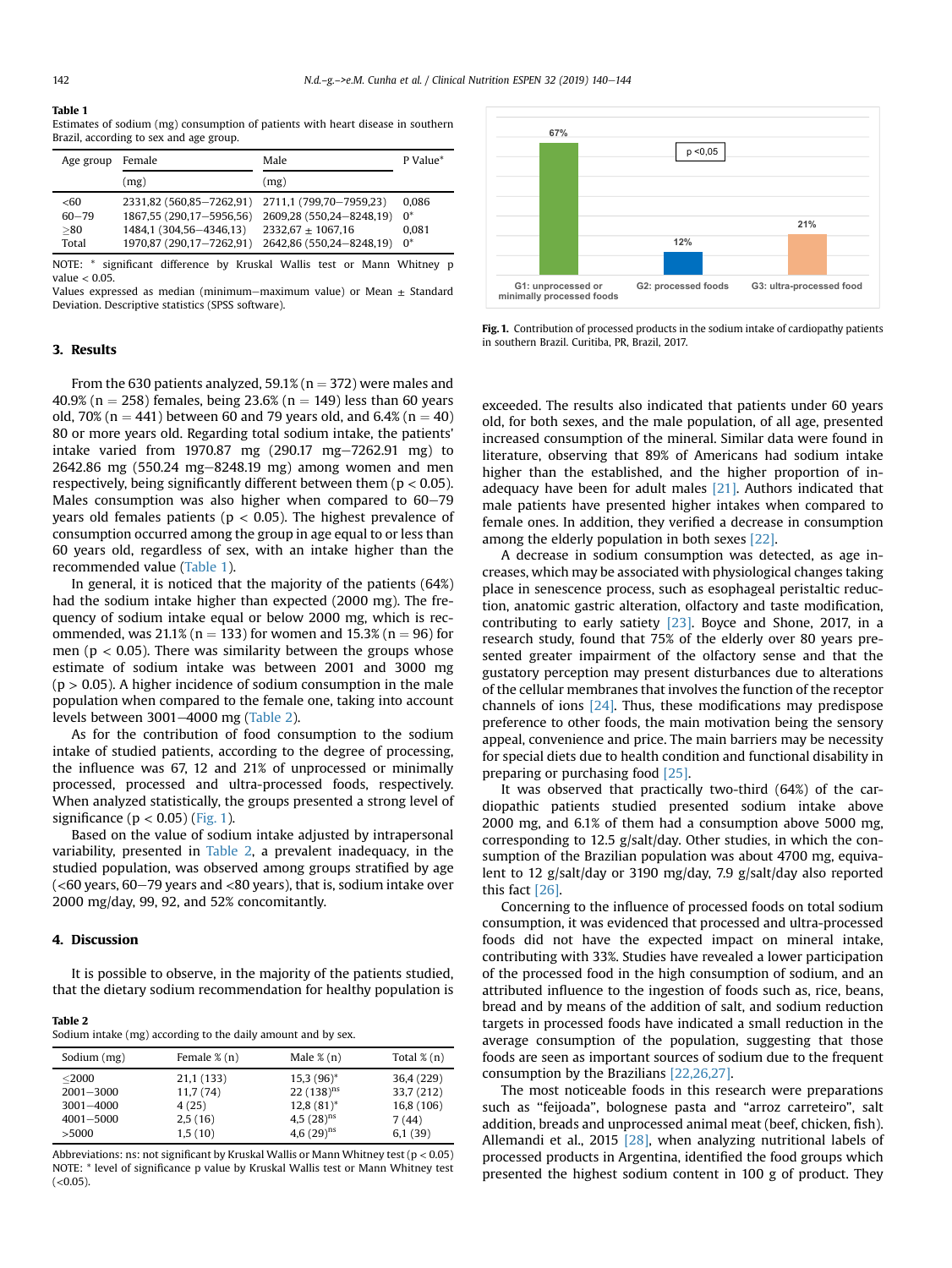<span id="page-3-0"></span>were: sauces, meat products (sausage, hamburger), dairy products (cheese), snacks, snacks and pre-prepared meals. A similar study monitored the sodium content in categories of processed foods that contributed to salt intake in the Australians' diet and the highlighted foods were sauces and processed meats [\[29\]](#page-4-0).

In our study, processed foods accounted for 12%, and ultraprocessed for 21%, totalizing a contribution of 33% in nutrient/day intake, being consistent with the literature. Sarno et al., 2013 [10], reported that 1/5 of the mineral came from processed foods with salt addition, whose contribution exceeded 25% in households with higher incomes.

A study using data from the Brazilian Institute of Geography and Statistics from 2008 to 2009 [\[27\]](#page-4-0) analyzed the consumption of sodium by the Brazilian population, brought up important observations about the excessive sodium intake, demonstrating there was no direct relationship with the industry, but rather, as how food is prepared and with salt addition. The main source of sodium was cooking salt addition, representing 59.7% of the nutrient consumed in the households, followed by 11.8% of the food offered by restaurants and 13.8% of processed foods, 6% of French bread, 4.7% of unprocessed foods and 4.1% of semi-processed foods. The contribution of ultra-processed food was 23.8% of total salt intake [\[27\].](#page-4-0)

In 2010, authors noticed that for three decades the consumption of fresh or minimally processed foods has been replaced by ultraprocessed ones, both in low and higher income population. An increase in processed foods and its directly proportional relationship to sodium consumption in Brazil was also observed [\[30\]](#page-4-0).

There is shortage of Brazilian studies to evaluate sodium intake from food ready for consumption or processed products [5,10]. However, it is assumed that meals made outside the home, along with the contribution of processed food, tend to present higher sodium content in the diet [\[27,31\].](#page-4-0)

The results of this study suggest that sodium content in the diet of patients with cardiovascular disease exceeds the recommended limits, not only resulting from ultra-processed foods by itself, but also from the high consumption of preparations based on sauce and processed meats, breads and foods of unprocessed animal origin, as well as the addition of salt. Further studies are recommended, including control of urinary sodium excretion and salt addition in preparations to explore new results.

### 5. Conclusion

The results of the study indicated that sodium intake at the recommended level for a healthy population (<2000 mg) was not achieved for the majority of patients with heart disease (65%). An excessive consumption of salt was detected, especially for males, which is a worrying factor, since these patients, due to their clinical characteristics, require restricted diets for sodium.

Although ultra-processed foods have had less influence on the ingested sodium content, they should still be monitored due to the negative impact on the health and nutritional status of the population. Even though public health policies have been striving for the processed products reformulation to reduce this mineral, there is still a lot to be done in order to Brazilian population reaches the average consumption of 2000 mg/day

The collected data do not have enough information about the salt added to the food. Most of the collaborating centers considered the salt already in the culinary preparation, and it was not possible to separately quantify it, and to consider the fourth group as "processed cooking ingredients". Therefore, it was decided to include the added salt in the group of unprocessed or minimally processed foods for greater precision of the results. However, we can highlight the fact that it is the first national study to provide information relevant to food orientation in vulnerable groups, to understand the food behavior of Brazilian population, as well as to identify the foods that influenced the excessive consumption of sodium.

# Conflicts of interest

The authors declare that they have no conflicts of interest related to this article.

### References

- [1] Longo EM, Navarro E. Manual dietoterápico. [Editora](http://refhub.elsevier.com/S2405-4577(18)30090-1/sref1) [Artmed,](http://refhub.elsevier.com/S2405-4577(18)30090-1/sref1) [2](http://refhub.elsevier.com/S2405-4577(18)30090-1/sref1)ª [ediç](http://refhub.elsevier.com/S2405-4577(18)30090-1/sref1)ã[o. 2002.](http://refhub.elsevier.com/S2405-4577(18)30090-1/sref1) [p. 235](http://refhub.elsevier.com/S2405-4577(18)30090-1/sref1)-[8. Porto Alegre.](http://refhub.elsevier.com/S2405-4577(18)30090-1/sref1)
- [2] [Sizer F, Whitney E. Nutriç](http://refhub.elsevier.com/S2405-4577(18)30090-1/sref2)ão, Conceitos e Controvérsias. [Editora](http://refhub.elsevier.com/S2405-4577(18)30090-1/sref2) [Manole,](http://refhub.elsevier.com/S2405-4577(18)30090-1/sref2) [8](http://refhub.elsevier.com/S2405-4577(18)30090-1/sref2)<sup>a</sup> edição. 2003. p. 277-80. Barueri, São Paulo.
- [3] Mahan LK, Stump SE. Krause: Alimentos, Nutrição e Dietoterapia. Editora [Roca,](http://refhub.elsevier.com/S2405-4577(18)30090-1/sref3) [11](http://refhub.elsevier.com/S2405-4577(18)30090-1/sref3)ª [ediç](http://refhub.elsevier.com/S2405-4577(18)30090-1/sref3)ã[o. 2005. p. 161](http://refhub.elsevier.com/S2405-4577(18)30090-1/sref3)-[3. S](http://refhub.elsevier.com/S2405-4577(18)30090-1/sref3)ão Paulo.
- [4] Centers for Disease Control and Prevention. Top 10 Sources of Sodium. Available at:<https://www.cdc.gov/salt/sources.htm>.Accessed in: 26/04/2017. Page last updated: September 14, 2017.
- [5] Louzada MLC, Martins APB, Canella DS, Beraldi LG, Levy RB, Claro RM, et al. Alimentos ultraprocessados e perfil nutricional da dieta no Brasil. Revista de Saúde Pública 2015;49:38. <https://doi.org/10.1590/S0034-8910.2015049006132>.
- [6] US Department of Health and Human Services and US Department of Agriculture (USDA). Dietary Guidelines for Americans. 8th ed. 2015-2020 Published December 2015. Available at: [http://health.gov/dietaryguidelines/2015/](http://health.gov/dietaryguidelines/2015/guidelines/) [guidelines/](http://health.gov/dietaryguidelines/2015/guidelines/) [Accessed 22 March 2017].
- [7] [World Health Organization \(WHO\) Guideline. Sodium intake for adults and](http://refhub.elsevier.com/S2405-4577(18)30090-1/sref7) [children. Geneva. 2012.](http://refhub.elsevier.com/S2405-4577(18)30090-1/sref7)
- [8] [Sociedade Brasileira de Cardiologia/Sociedade Brasileira de Hipertens](http://refhub.elsevier.com/S2405-4577(18)30090-1/sref8)ã[o/](http://refhub.elsevier.com/S2405-4577(18)30090-1/sref8) [Sociedade Brasileira de Nefrologia. VI Diretrizes Brasileiras de Hipertens](http://refhub.elsevier.com/S2405-4577(18)30090-1/sref8)ão. [Arquivos Brasileiros de Cardiologia 2010;95\(supl1\):1](http://refhub.elsevier.com/S2405-4577(18)30090-1/sref8)-[51](http://refhub.elsevier.com/S2405-4577(18)30090-1/sref8).
- [9] [Sociedade Brasileira de Cardiologia. VII Diretrizes Brasileiras de Hipertens](http://refhub.elsevier.com/S2405-4577(18)30090-1/sref9)ão. [Arquivos Brasileiros de Cardiologia 2016;107\(Suplemento 3\):1](http://refhub.elsevier.com/S2405-4577(18)30090-1/sref9)-[83.](http://refhub.elsevier.com/S2405-4577(18)30090-1/sref9)
- [10] [Sarno F, Claro RM, Levy RB, Bandoni DH, Monteiro CA. Estimativa de consumo](http://refhub.elsevier.com/S2405-4577(18)30090-1/sref10) [de s](http://refhub.elsevier.com/S2405-4577(18)30090-1/sref10)ó[dio na populaç](http://refhub.elsevier.com/S2405-4577(18)30090-1/sref10)ão brasileira, 2008-[2009. Rev Saúde Pública 2013;47:](http://refhub.elsevier.com/S2405-4577(18)30090-1/sref10)  $571 - 8.$  $571 - 8.$  $571 - 8.$
- [11] [Buzzo ML, Carvalho MFH, Arakaki EEK, Matsuzaki R, Granato D, Kira CS. Ele](http://refhub.elsevier.com/S2405-4577(18)30090-1/sref11)[vados teores de sodio em alimentos industrializados consumidos pela pop](http://refhub.elsevier.com/S2405-4577(18)30090-1/sref11) [ulaç](http://refhub.elsevier.com/S2405-4577(18)30090-1/sref11)ão brasileira. Revista Instituto Adolfo Lutz São Paulo 2014;73(1):32-[9](http://refhub.elsevier.com/S2405-4577(18)30090-1/sref11).
- [12] Brasil. Ministério da Saúde (MS). Secretaria de Atenção à [Saúde. Departa](http://refhub.elsevier.com/S2405-4577(18)30090-1/sref12) [mento de Atenç](http://refhub.elsevier.com/S2405-4577(18)30090-1/sref12)ã[o B](http://refhub.elsevier.com/S2405-4577(18)30090-1/sref12)ásica. Guia alimentar para a p[o](http://refhub.elsevier.com/S2405-4577(18)30090-1/sref12)pulação [brasileira.](http://refhub.elsevier.com/S2405-4577(18)30090-1/sref12) [2](http://refhub.elsevier.com/S2405-4577(18)30090-1/sref12)<sup>a</sup> [ed.](http://refhub.elsevier.com/S2405-4577(18)30090-1/sref12) [Brasília: MS; 2014.](http://refhub.elsevier.com/S2405-4577(18)30090-1/sref12)
- [13] Tavares LF, Fonseca SC, Rosa MLG, Yokoo EM. Relationship between ultraprocessed foods and metabolic syndrome in adolescents from a Brazilian Family Doctor Program. Publ Health Nutr 2011;15(1):82-7. [https://doi.org/](https://doi.org/10.1017/S1368980011001571) [10.1017/S1368980011001571.](https://doi.org/10.1017/S1368980011001571)
- [14] Canella DS, Levy RB, Martins AP, Claro RM, Moubarac J-C, Baraldi LG, et al. Ultra-processed food products and obesity in Brazilian households (2008-2009). PLoS One 2014;9(3):e92752. [https://doi.org/10.1371/journal.](https://doi.org/10.1371/journal.pone.0092752.eCollection 2014.19) [pone.0092752.eCollection 2014.19.](https://doi.org/10.1371/journal.pone.0092752.eCollection 2014.19)
- [15] Weber B, Bersch-Ferreira AC, Torreglosa CR, Ross-Fernandes MB, Da Silva JT, ^ Galante AP, et al. The Brazilian Cardioprotective Nutritional Program to reduce events and risk factors in secondary prevention for cardiovascular disease: study protocol (The BALANCE Program Trial) [Internet]. Elsevier Inc. Am Heart J 2016;171(1):73-81. e2. Available from: [https://doi.org/10.1016/j.ahj.2015.](https://doi.org/10.1016/j.ahj.2015.08.010) [08.010](https://doi.org/10.1016/j.ahj.2015.08.010).
- [16] [Minist](http://refhub.elsevier.com/S2405-4577(18)30090-1/sref16)é[rio da saúde](http://refhub.elsevier.com/S2405-4577(18)30090-1/sref16) [Hospital do Coraç](http://refhub.elsevier.com/S2405-4577(18)30090-1/sref16)ão. Alimentação Cardioprotetora: Manual de [o](http://refhub.elsevier.com/S2405-4577(18)30090-1/sref16)rientações para profissionais de saúde da Atenção Básica. Versão [preliminar. 2018. p. 13](http://refhub.elsevier.com/S2405-4577(18)30090-1/sref16)-[43. Brasília](http://refhub.elsevier.com/S2405-4577(18)30090-1/sref16).
- [17] Teste de Grubs, Available at: [https://www.graphpad.com/quickcalcs/Grubbs1.](https://www.graphpad.com/quickcalcs/Grubbs1.cfm) [cfm](https://www.graphpad.com/quickcalcs/Grubbs1.cfm). Accessed in 26/04/2019.
- [18] [Pinheiro ABV, Lacerda EMA, Benzecry EH, Gomes MCS, Costa VM. Tabela de](http://refhub.elsevier.com/S2405-4577(18)30090-1/sref18) [avaliaç](http://refhub.elsevier.com/S2405-4577(18)30090-1/sref18)a[o de consumo alimentar em medidas caseiras. 5.ed. Rio de Janeiro:](http://refhub.elsevier.com/S2405-4577(18)30090-1/sref18) ~ [Atheneu; 2005](http://refhub.elsevier.com/S2405-4577(18)30090-1/sref18).
- [19] [Monteiro CA, Cannon G, Levy RB, Moubarac JC, Jaime P, Martins AP, et al.](http://refhub.elsevier.com/S2405-4577(18)30090-1/sref19) [NOVA. The star shines bright. Food classi](http://refhub.elsevier.com/S2405-4577(18)30090-1/sref19)fication. Publ Health World Nutr [January](http://refhub.elsevier.com/S2405-4577(18)30090-1/sref19)-March  $2016:7(1-3):28-38$  $2016:7(1-3):28-38$  $2016:7(1-3):28-38$  $2016:7(1-3):28-38$ .
- [20] Miot HA. Tamanho da amostra em estudos clínicos e experimentais. J Vasc Bras 2011;10(4). Disponívelem:[http://www.scielo.br/pdf/jvb/v10n4/](http://www.scielo.br/pdf/jvb/v10n4/v10n4a01.Acessadoem_08/08/2017) [v10n4a01.Acessadoem\\_08/08/2017.](http://www.scielo.br/pdf/jvb/v10n4/v10n4a01.Acessadoem_08/08/2017)
- [21] [Jackson SI, King SMC, Zhao L, Cogswell ME. Prevalence of excess sodium intake](http://refhub.elsevier.com/S2405-4577(18)30090-1/sref21) [in the United States](http://refhub.elsevier.com/S2405-4577(18)30090-1/sref21)  $-$  [NHANES, 2009](http://refhub.elsevier.com/S2405-4577(18)30090-1/sref21)  $-$  [2012. US Dep Health Hum Serv](http://refhub.elsevier.com/S2405-4577(18)30090-1/sref21) [Centers Dis Control Prev January 8 2016;64\(52\).](http://refhub.elsevier.com/S2405-4577(18)30090-1/sref21)
- [22] [Souza AM, Bezerra IN, Pereira RA, Peterson KE, Sichieri R. Dietary sources](http://refhub.elsevier.com/S2405-4577(18)30090-1/sref22) of sodium intake in Brazil in  $2008 - 2009$ . Acad Nutr Diet  $2013;113$ : [1359](http://refhub.elsevier.com/S2405-4577(18)30090-1/sref22)-[65](http://refhub.elsevier.com/S2405-4577(18)30090-1/sref22).
- [23] Methven L, Allen VJ, Withers CA, Gosney MA. Conference on 'Malnutrition matters' Nutrition Society Symposium: muscle wasting with age: a new